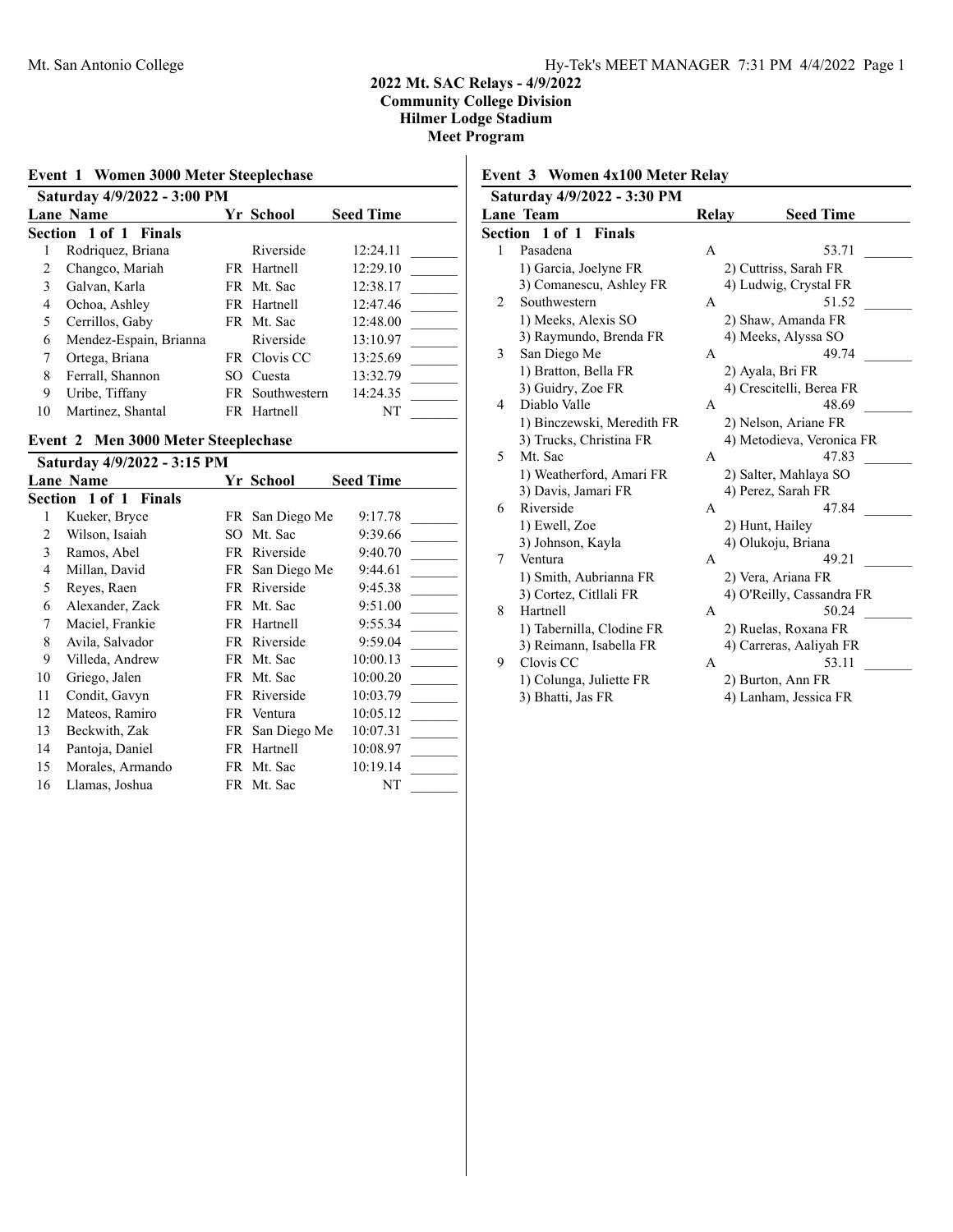### **Event 4 Men 4x100 Meter Relay Saturday 4/9/2022 - 3:40 PM Lane Team 6 Relay Seed Time Section 1 of 2 Finals** 1 Hartnell A 43.37 1) Martinez-Montoya, Felix FR 2) Mandujano, Jesse FR 3) Sims, Zachary FR 4) Espinoza-Morado, Marco FR 2 Allan Hancoc A 42.97 1) Lewis, Syre FR 2) Clark, Elijah FR 3) Smith, Osiris FR 4) Fondern, Avery FR 3 Southwestern A 42.59 1) Lowe, Jakari SO 2) Robinson, Kelvin FR 3) Williams, Omar FR<br>
San Diego Me<br>
A<br>
A<br>  $\frac{4}{3}$  Sanchez, Diego SO<br>  $\frac{42.29}{4}$ 4 San Diego Me A 1) Steward, Moray FR 2) Bradford, Xavier FR 3) Stearns, Jared FR 4) Hansen, Harrison FR 5 Mt. Sac A 40.39 1) Jackson, Kalel FR 2) Uballe, Matthew FR 3) Williams, Jacob FR 4) Williams, Chase FR 6 San Joaquin A 41.68 1) Dewitt, Ethan FR 2) Session, Jaylin FR 3) North, Jax FR 4) Taylor, Steve SO 7 Riverside A 42.57 1) Don-Willies, Lovewyn FR 2) Boyd, Lorenzo FR 3) Hornsby, Joshua FR 4) Boykins, Dominic FR 8 San Mateo A 42.78 1) St. Onge, Jered FR 2) Mata, Nathaniel FR 3) McCauley, Deon FR 4) Goode, Johnny FR 9 Ventura A 43.28 1) Rodgers, Jaedon SO 2) Figlio, Ethan FR 3) Martinez Spence, Isaiah FR 4) Gibson, Julian SO **Section 2 of 2 Finals** 4 East LA 45.70 1) Deluna, Carlos SO 2) Lopez, Gabriel FR 3) Garza, Kevin FR 4) Lilien, Nathan FR 5 Hartnell B 43.37 1) Washington, Elijah FR 2) Duran, Ramon FR 3) Filorio, Thomas FR 4) Arroyo, Jonathan FR 6 Pasadena A 45.39 1) Davis, Hunter SO 2) Wei, Henry FR 3) Adalin, Roux FR 4) Karapetyan, Matthew FR 7 Diablo Valle A NT 1) Davis, Amir FR 2) Beaver, Tyler FR 3) Reason, Rasheed FR 4) Davis, Meshach FR

# **Event 5 Women 1500 Meter Run**

| Saturday 4/9/2022 - 3:50 PM |                              |      |              |                  |  |
|-----------------------------|------------------------------|------|--------------|------------------|--|
|                             | <b>Lane Name</b>             |      | Yr School    | <b>Seed Time</b> |  |
|                             | <b>Section 1 of 2 Finals</b> |      |              |                  |  |
| 1                           | Camacho, Sofia               |      | FR Hartnell  | 4:44.53          |  |
| $\overline{c}$              | Esquivel, Dulce              | FR   | Cuesta       | 4:55.11          |  |
| 3                           | Pena, Kimberly               |      | FR Mt. Sac   | 4:56.23          |  |
| 4                           | Torres, Isabelle             | SО   | Hartnell     | 4:57.08          |  |
| 5                           | Huntley, Elani               |      | Riverside    | 5:00.41          |  |
| 6                           | Frere, Adrienne              | FR 1 | Cuesta       | 5:03.55          |  |
| 7                           | Villegas, Andrea             |      | FR Hartnell  | 5:09.80          |  |
| 8                           | Rodriquez, Briana            |      | Riverside    | 5:09.94          |  |
| 9                           | Wright, Laila                |      | Riverside    | 5:12.16          |  |
| 10                          | Zambrano, Evelyn             | FR   | Clovis CC    | 5:12.53          |  |
| 11                          | Rodriguez, Frida             | FR   | San Joaquin  | 5:13.79          |  |
| 12                          | Mora, Faith                  |      | FR Hartnell  | 5:14.26          |  |
|                             | <b>Section 2 of 2 Finals</b> |      |              |                  |  |
| 1                           | Mora, Jazmin                 |      | FR Hartnell  | 5:14.77          |  |
| $\overline{2}$              | Russo, Soleil                |      | Riverside    | 5:16.90          |  |
| 3                           | Dorn, Shannen                | FR - | San Mateo    | 5:19.59          |  |
| 4                           | Valdez, Helena               |      | Riverside    | 5:21.23          |  |
| 5                           | Divecchio, Sakura            |      | FR East LA   | 5:23.14          |  |
| 6                           | Hirst, Dakota                |      | Riverside    | 5:28.45          |  |
| 7                           | Duran, Megan                 |      | FR Clovis CC | 5:28.50          |  |
| 8                           | Divecchio, Kiyoko            | FR   | East LA      | 5:28.58          |  |
| 9                           | Castro, Arlene               |      | Riverside    | 5:33.35          |  |
| 10                          | Bellama, Jordan              | SO.  | Southwestern | 5:47.09          |  |
| 11                          | Fahsel, Lillian              | FR   | San Mateo    | 5:50.47          |  |
| 12                          | Hernandez, Bianca            | FR   | Southwestern | 6:13.19          |  |

### **Event 6 Men 1500 Meter Run**

|    | Saturday 4/9/2022 - 4:05 PM |                 |                  |
|----|-----------------------------|-----------------|------------------|
|    | <b>Lane Name</b>            | Yr School       | <b>Seed Time</b> |
|    | Section 1 of 2 Finals       |                 |                  |
|    | Pfeiffer, Jonathan          | FR Mt. Sac      | 3:56.03          |
| 2  | Perez, Marco                | FR San Joaquin  | 3:56.71          |
| 3  | Abdala, Daniel              | SO Mt. Sac      | 3:57.02          |
| 4  | Deniz, Esteban              | FR Hartnell     | 3:58.79          |
| 5  | Gensel, Isaac               | FR Hartnell     | 3:58.90          |
| 6  | Jacobo, Mario               | SO Riverside    | 3:59.68          |
| 7  | Alvarado, Jesus             | FR Mt. Sac      | 4:00.97          |
| 8  | Jimenez, Alan               | FR San Diego Me | 4:03.36          |
| 9  | Sanchez, Gonzalo            | FR Riverside    | 4:03.70          |
| 10 | Martinez-Vasquez, John      | FR Mt. Sac      | 4:04.32          |
| 11 | Reilly, Jordan              | FR Cuesta       | 4:06.78          |
| 12 | Diaz III, Ricky             | FR Hartnell     | 4:08.27          |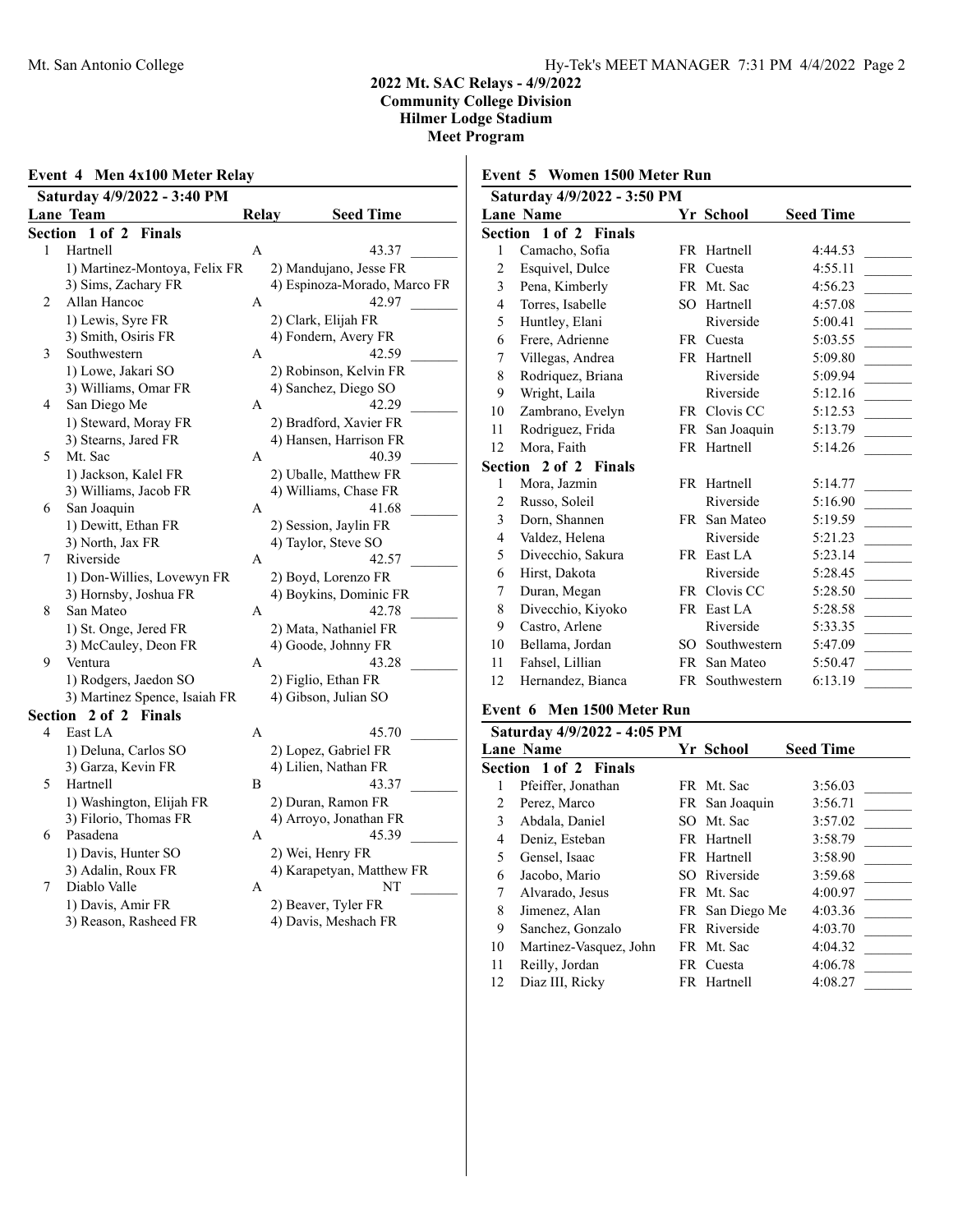$\mathsf{l}$ 

## **Section 2 of 2 Finals...(Event 6 Men 1500 Meter Run)**

|    | Holland, Michael  | FR Riverside | 4:09.76 |
|----|-------------------|--------------|---------|
| 2  | Williams, Zachary | SO Riverside | 4:11.38 |
| 3  | Cordova, Abraham  | FR Clovis CC | 4:11.59 |
| 4  | Marin, Miguel     | FR Clovis CC | 4:13.63 |
|    | Correa, Daniel    | FR Hartnell  | 4:15.93 |
| 6  | Riley, Joshua     | FR Hartnell  | 4:16.15 |
|    | Estrada, Isael    | FR Hartnell  | 4:18.51 |
| 8  | Venegas, Yahir    | FR Riverside | 4:21.24 |
| 9  | Rosas, Nicandro   | FR Riverside | 4:22.95 |
| 10 | Seyer, Connor     | FR San Mateo | 4:23.62 |
| 11 | Wilson, Jordan    | SO Riverside | 4:25.48 |
| 12 | Escorsia, Marco   | FR Hartnell  | 4:27.56 |

### **Event 7 Women 100 Meter Hurdles**

| Saturday 4/9/2022 - 4:20 PM |                       |  |             |                  |  |
|-----------------------------|-----------------------|--|-------------|------------------|--|
|                             | Lane Name             |  | Yr School   | <b>Seed Time</b> |  |
|                             | Section 1 of 1 Finals |  |             |                  |  |
|                             | Mankins, Lorraine     |  | FR Hartnell | 17.60            |  |
| 4                           | Strickland, Olivia    |  | FR Mt. Sac  | 16.72            |  |
|                             | 5 Allen, Delayshia    |  | FR Mt. Sac  | 14.50            |  |
|                             | Cortez, Citllali      |  | FR Ventura  | 16.09            |  |
|                             | Ruelas, Roxana        |  | FR Hartnell | 17.01            |  |

### **Event 8 Men 110 Meter Hurdles**

|   | Saturday 4/9/2022 - 4:30 PM  |     |                 |                  |
|---|------------------------------|-----|-----------------|------------------|
|   | <b>Lane Name</b>             |     | Yr School       | <b>Seed Time</b> |
|   | <b>Section 1 of 2 Finals</b> |     |                 |                  |
| 1 | Coats, Imari                 |     | FR Riverside    | 16.17            |
| 2 | Palma, Hayden                |     | FR Riverside    | 15.77            |
| 3 | Garcia, Donovan              |     | FR San Mateo    | 15.45            |
| 4 | Siggins, Matthew             |     | FR Riverside    | 15.03            |
| 5 | Hornsby, Joshua              |     | FR Riverside    | 14.09            |
| 6 | Aguirre, Adrian              |     | FR Diablo Valle | 14.34            |
| 7 | Mitchell, Isaiah             |     | SO Mt. Sac      | 15.19            |
| 8 | Taft, Robert                 | SO. | Mt. Sac         | 15.66            |
| 9 | Lockliear, Reid              |     | FR Mt. Sac      | 15.99            |
|   | <b>Section 2 of 2 Finals</b> |     |                 |                  |
| 2 | Vasquez, Reno                |     | FR Riverside    | 18.40            |
| 3 | Duran, Ramon                 |     | FR Hartnell     | 17.09            |
| 4 | Deluna, Carlos               | SO. | East LA         | 16.75            |
| 5 | Chavez, Adam                 | FR  | Mt. Sac         | 16.57            |
| 6 | Rohde, Brevan                |     | FR San Mateo    | 16.67            |
| 7 | Gauthier, Justin             | FR  | San Mateo       | 16.91            |
| 8 | Tomimbang, Jr., Rex          | SО  | Hartnell        | 17.42            |
| 9 | Yushchenko, Alex             |     | FR Diablo Valle | 19.28            |
|   |                              |     |                 |                  |

# **Event 9 Women 400 Meter Run**

| Saturday 4/9/2022 - 4:40 PM |                              |      |                 |                  |  |
|-----------------------------|------------------------------|------|-----------------|------------------|--|
|                             | <b>Lane Name</b>             |      | Yr School       | <b>Seed Time</b> |  |
|                             | <b>Section 1 of 2 Finals</b> |      |                 |                  |  |
| 1                           | Strong, Aalyah               |      | FR Mt. Sac      | 1:02.55          |  |
| 2                           | Johnson, Kayla               |      | Riverside       | 1:01.05          |  |
| 3                           | Villalobos-Marti, Sarelis    | FR   | San Mateo       | 1:00.44          |  |
| 4                           | Meeks, Alyssa                | SO.  | Southwestern    | 59.45            |  |
| 5                           | Trucks, Christina            |      | FR Diablo Valle | 58.27            |  |
| 6                           | Olukoju, Briana              |      | Riverside       | 59.17            |  |
| 7                           | Booker, Reann                |      | FR Allan Hancoc | 59.83            |  |
| 8                           | Davis, Jamari                |      | FR Mt. Sac      | 1:00.65          |  |
| 9                           | Colunga, Juliette            |      | FR Clovis CC    | 1:01.15          |  |
|                             | <b>Section 2 of 2 Finals</b> |      |                 |                  |  |
| 1                           | Serrano, Elizabeth           |      | FR Southwestern | 1:10.10          |  |
| 2                           | Bhatti, Jas                  | FR   | Clovis CC       | 1:09.02          |  |
| 3                           | Burton, Ann                  | FR - | Clovis CC       | 1:06.82          |  |
| 4                           | Cason, Anissa                |      | FR Ventura      | 1:03.94          |  |
| 5                           | Lanham, Jessica              | FR - | Clovis CC       | 1:03.41          |  |
| 6                           | Ayala, Bri                   | FR   | San Diego Me    | 1:03.74          |  |
| 7                           | Macias, Marilyn              |      | FR Hartnell     | 1:05.51          |  |
| 8                           | Curiel, Cynthia              |      | FR East LA      | 1:07.56          |  |
| 9                           | Raymundo, Brenda             |      | FR Southwestern | 1:11.10          |  |
|                             |                              |      |                 |                  |  |

# **Event 10 Men 400 Meter Run**

|   | Saturday 4/9/2022 - 4:50 PM |      |                 |                  |  |  |  |
|---|-----------------------------|------|-----------------|------------------|--|--|--|
|   | <b>Lane Name</b>            |      | Yr School       | <b>Seed Time</b> |  |  |  |
|   | Section 1 of 2 Finals       |      |                 |                  |  |  |  |
| 1 | Plott, Trevor               | FR - | Southwestern    | 49.86            |  |  |  |
| 2 | Copes, Kai                  | FR   | Diablo Valle    | 49.75            |  |  |  |
| 3 | Bradford, Xavier            |      | FR San Diego Me | 49.12            |  |  |  |
| 4 | West, Landon                |      | FR Modesto      | 48.91            |  |  |  |
| 5 | Godwin, Iyan                |      | FR Diablo Valle | 48.45            |  |  |  |
| 6 | Goode, Johnny               |      | FR San Mateo    | 48.81            |  |  |  |
| 7 | Hemphil, Namir              |      | FR Mt. Sac      | 48.91            |  |  |  |
| 8 | Howard, Jaylend             |      | FR Mt. Sac      | 49.57            |  |  |  |
| 9 | Fernandez, Aeden            |      | FR San Joaquin  | 49.78            |  |  |  |
|   | Section 2 of 2 Finals       |      |                 |                  |  |  |  |
| 1 | Morinaga, Joshua            |      | FR Mt. Sac      | 50.47            |  |  |  |
| 2 | Howard, Tyler               | FR.  | Riverside       | 50.42            |  |  |  |
| 3 | Kilbridge, Liam             |      | FR San Mateo    | 50.35            |  |  |  |
| 4 | Young, Alexander            |      | FR Diablo Valle | 50.09            |  |  |  |
| 5 | Henderson, Patrick          | FR   | Southwestern    | 49.96            |  |  |  |
| 6 | Schweitzer, Evan            | SO.  | Cuesta          | 50.06            |  |  |  |
| 7 | Martinez, Gabe              |      | FR San Joaquin  | 50.17            |  |  |  |
| 8 | Montgomery, Xavier          | SO.  | Riverside       | 50.39            |  |  |  |
| 9 | Olukoju, David              |      | FR Riverside    | 50.45            |  |  |  |
|   |                             |      |                 |                  |  |  |  |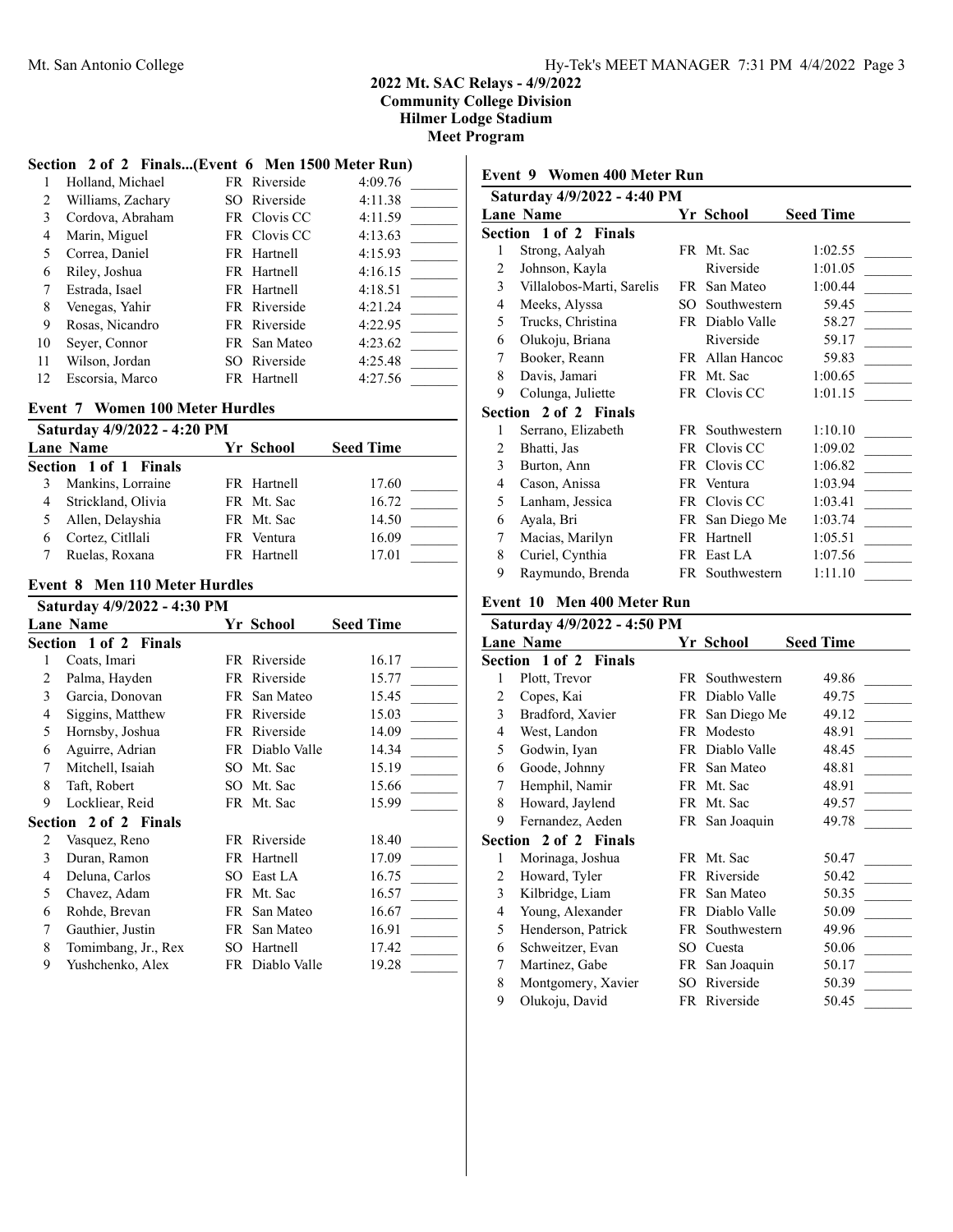| Event 11 Women 100 Meter Dash |                                                 |      |                 |                  |  |  |
|-------------------------------|-------------------------------------------------|------|-----------------|------------------|--|--|
|                               | Saturday 4/9/2022 - 5:00 PM<br><b>Lane Name</b> |      | Yr School       | <b>Seed Time</b> |  |  |
|                               | Section 1 of 2 Finals                           |      |                 |                  |  |  |
| 1                             | Meeks, Alexis                                   |      | SO Southwestern | 12.52            |  |  |
| 2                             | Carrigan, Shyanne                               |      | FR Mt. Sac      | 12.48            |  |  |
| 3                             | Hunt, Hailey                                    |      | Riverside       | 12.22            |  |  |
| 4                             | Ewell, Zoe                                      |      | Riverside       | 12.19            |  |  |
| 5                             | Weatherford, Amari                              |      | FR Mt. Sac      | 12.10            |  |  |
| 6                             | Salter, Mahlaya                                 | SO.  | Mt. Sac         | 12.11            |  |  |
| 7                             | Nelson, Ariane                                  |      | FR Diablo Valle | 12.19            |  |  |
| 8                             | Smith, Aubrianna                                |      | FR Ventura      | 12.25            |  |  |
| 9                             | Perez, Sarah                                    |      | FR Mt. Sac      | 12.51            |  |  |
|                               | Section 2 of 2 Finals                           |      |                 |                  |  |  |
| 1                             | Tabernilla, Clodine                             |      | FR Hartnell     | 13.33            |  |  |
| 2                             | Crescitelli, Berea                              |      | FR San Diego Me | 13.13            |  |  |
| 3                             | Demafeliz, Elizabeth                            | FR.  | San Mateo       | 13.06            |  |  |
| 4                             | Guidry, Zoe                                     |      | FR San Diego Me | 12.97            |  |  |
| 5                             | Vera, Ariana                                    |      | FR Ventura      | 12.62            |  |  |
| 6                             | Binczewski, Meredith                            |      | FR Diablo Valle | 12.69            |  |  |
| 7                             | Bratton, Bella                                  |      | FR San Diego Me | 12.98            |  |  |
| 8                             | Shaw, Amanda                                    | FR - | Southwestern    | 13.11            |  |  |
| 9                             | Metodieva, Veronica                             |      | FR Diablo Valle | 13.28            |  |  |

## **Event 12 Men 100 Meter Dash**

|   | Saturday 4/9/2022 - 5:10 PM |     |                 |                  |  |  |
|---|-----------------------------|-----|-----------------|------------------|--|--|
|   | <b>Lane Name</b>            |     | Yr School       | <b>Seed Time</b> |  |  |
|   | Section 1 of 2 Finals       |     |                 |                  |  |  |
| 1 | Boykins, Dominic            |     | FR Riverside    | 10.77            |  |  |
| 2 | Williams, Jacob             | FR  | Mt. Sac         | 10.75            |  |  |
| 3 | Dewitt, Ethan               |     | FR San Joaquin  | 10.63            |  |  |
| 4 | Steward, Moray              | FR  | San Diego Me    | 10.58            |  |  |
| 5 | Williams, Chase             |     | FR Mt. Sac      | 10.55            |  |  |
| 6 | Taylor, Steve               | SO  | San Joaquin     | 10.57            |  |  |
| 7 | Session, Jaylin             | FR  | San Joaquin     | 10.58            |  |  |
| 8 | Jackson, Kalel              | FR  | Mt. Sac         | 10.64            |  |  |
| 9 | Roberson, Caleb             |     | FR San Bernardi | 10.77            |  |  |
|   | Section 2 of 2 Finals       |     |                 |                  |  |  |
| 1 | Lowe, Jakari                | SO. | Southwestern    | 11.00            |  |  |
| 2 | Carrillo, Aidan             | FR  | Mt. Sac         | 10.95            |  |  |
| 3 | Davis, Amir                 |     | FR Diablo Valle | 10.88            |  |  |
| 4 | Don-Willies, Lovewyn        | FR  | Riverside       | 10.86            |  |  |
| 5 | North, Jax                  | FR  | San Joaquin     | 10.84            |  |  |
| 6 | Gaskins, Grant              |     | FR Mt. Sac      | 10.85            |  |  |
| 7 | Davis, Meshach              |     | FR Diablo Valle | 10.87            |  |  |
| 8 | Beaver, Tyler               | FR  | Diablo Valle    | 10.93            |  |  |
| 9 | Boyd, Lorenzo               |     | FR Riverside    | 10.95            |  |  |

# **Event 13 Women 800 Meter Run**

|   | Saturday 4/9/2022 - 5:20 PM |     |                 |                  |
|---|-----------------------------|-----|-----------------|------------------|
|   | <b>Lane Name</b>            |     | Yr School       | <b>Seed Time</b> |
|   | Section 1 of 2 Finals       |     |                 |                  |
| 1 | Frere, Adrienne             |     | FR Cuesta       | 2:29.49          |
| 2 | Villegas, Andrea            |     | FR Hartnell     | 2:29.11          |
| 3 | Fitzgerald, Emma            |     | FR San Diego Me | 2:27.71          |
| 4 | Herrera, Karla              | FR. | Hartnell        | 2:25.99          |
| 5 | Wright, Laila               |     | Riverside       | 2:19.99          |
| 6 | Michael, Trista             |     | FR Mt. Sac      | 2:23.55          |
| 7 | Esquivel, Dulce             | FR. | Cuesta          | 2:27.48          |
| 8 | Schroeder, Jessi            | SO. | Cuesta          | 2:28.25          |
| 9 | Beckham, Raegan             | FR  | San Diego Me    | 2:29.23          |
|   | Section 2 of 2 Finals       |     |                 |                  |
| 1 | Fahsel, Lillian             | FR  | San Mateo       | 2:47.28          |
| 2 | Fonbah, Rebecca             | FR  | Clovis CC       | 2:37.63          |
| 3 | Valdez, Helena              |     | Riverside       | 2:36.38          |
| 4 | Douglas, Walker             | FR  | Clovis CC       | 2:33.33          |
| 5 | Divecchio, Sakura           |     | FR East LA      | 2:29.50          |
| 6 | Huntley, Elani              |     | Riverside       | 2:32.83          |
| 7 | Dorn, Shannen               | FR. | San Mateo       | 2:36.00          |
| 8 | Divecchio, Kiyoko           | FR. | East LA         | 2:36.88          |
| 9 | Hirst, Dakota               |     | Riverside       | 2:40.25          |

# **Event 14 Men 800 Meter Run**

|   | Saturday 4/9/2022 - 5:30 PM  |     |                 |                  |  |  |
|---|------------------------------|-----|-----------------|------------------|--|--|
|   | <b>Lane Name</b>             |     | Yr School       | <b>Seed Time</b> |  |  |
|   | <b>Section 1 of 2 Finals</b> |     |                 |                  |  |  |
| 1 | Orth, Jared                  |     | FR Clovis CC    | 1:57.52          |  |  |
| 2 | Jacobo, Mario                | SО  | Riverside       | 1:56.32          |  |  |
| 3 | Martinez-Vasquez, John       |     | FR Mt. Sac      | 1:55.94          |  |  |
| 4 | Sanchez, Gonzalo             | FR  | Riverside       | 1:55.74          |  |  |
| 5 | Acosta, Joey                 |     | FR San Diego Me | 1:54.85          |  |  |
| 6 | Beckwith, Jake               | FR  | San Diego Me    | 1:55.43          |  |  |
| 7 | Reden, Kyle                  |     | FR Riverside    | 1:55.90          |  |  |
| 8 | Dolores, Franky              |     | FR San Diego Me | 1:56.10          |  |  |
| 9 | Ocegueda, Elijah             |     | FR Mt. Sac      | 1:56.54          |  |  |
|   | <b>Section 2 of 2 Finals</b> |     |                 |                  |  |  |
| 1 | Robinson, Jason              |     | FR Riverside    | 2:00.64          |  |  |
| 2 | Ponce, Arturo                | SO. | Hartnell        | 2:00.18          |  |  |
| 3 | Sunnanonta, Joshua           |     | FR San Diego Me | 1:59.52          |  |  |
| 4 | Perez, Marco                 | FR  | San Joaquin     | 1:58.71          |  |  |
| 5 | Holland, Michael             | FR  | Riverside       | 1:57.73          |  |  |
| 6 | Wilson, Isaiah               | SО  | Mt. Sac         | 1:58.33          |  |  |
| 7 | Sanchez, Angel               |     | FR Riverside    | 1:58.93          |  |  |
| 8 | Gonzalez, Jaime              |     | FR Mt. Sac      | 1:59.81          |  |  |
| 9 | Gleason, Luke                |     | FR Riverside    | 2:00.19          |  |  |
|   |                              |     |                 |                  |  |  |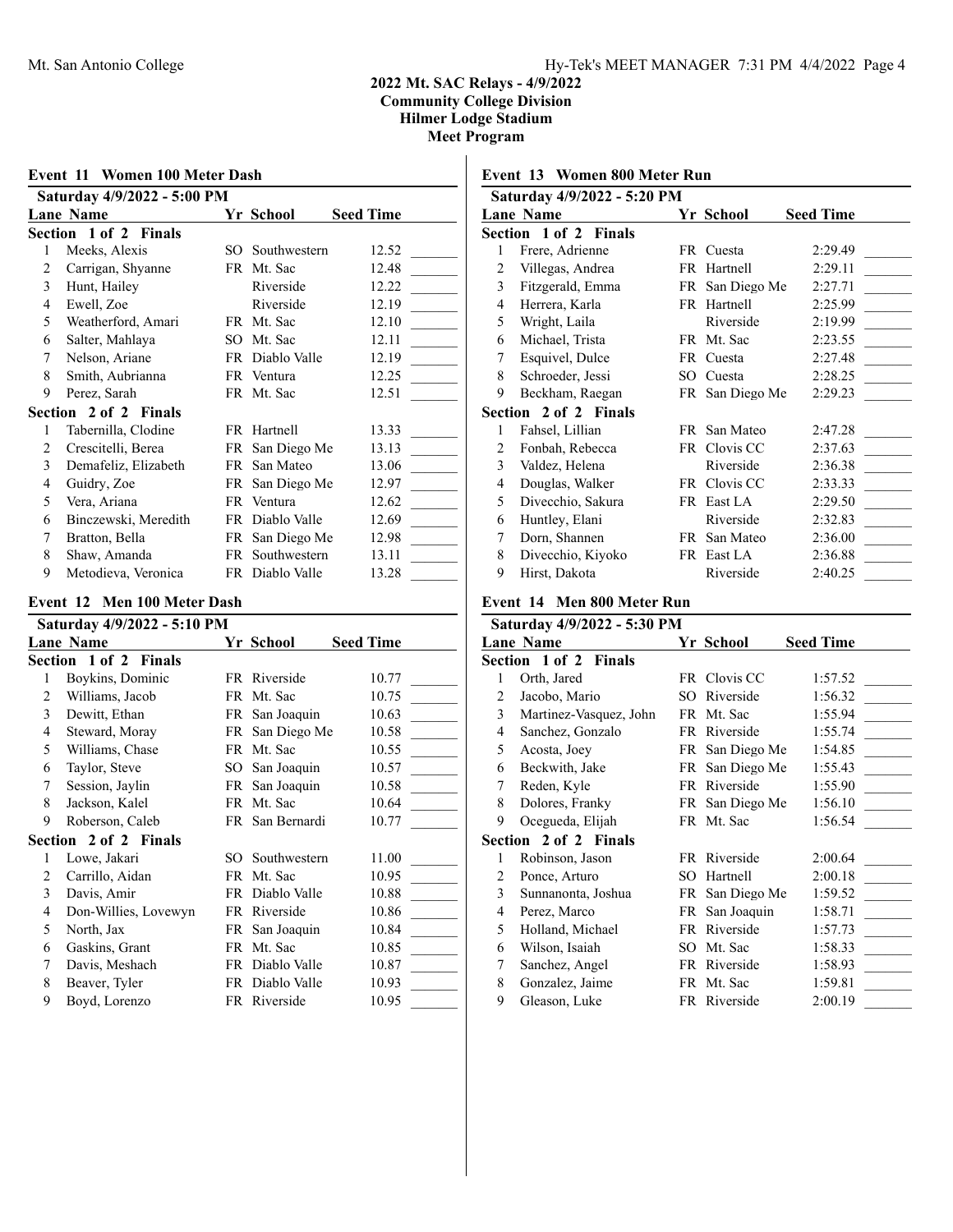| <b>Event 15 Women 400 Meter Hurdles</b> |                                            |              |         |  |  |  |  |
|-----------------------------------------|--------------------------------------------|--------------|---------|--|--|--|--|
|                                         | Saturday 4/9/2022 - 5:40 PM                |              |         |  |  |  |  |
|                                         | <b>Seed Time</b><br>Yr School<br>Lane Name |              |         |  |  |  |  |
|                                         | Section 1 of 1 Finals                      |              |         |  |  |  |  |
| 3                                       | Cortez, Citllali                           | FR Ventura   | 1:11.84 |  |  |  |  |
| 4                                       | Perla, Athena                              | FR Mt. Sac   | 1:09.50 |  |  |  |  |
| 5                                       | Ruelas, Roxana                             | FR Hartnell  | 1:05.72 |  |  |  |  |
| 6                                       | Strickland, Olivia                         | FR Mt. Sac   | 1:07.16 |  |  |  |  |
|                                         | Mahassel, Audrie                           | FR Mt. Sac   | 1:10.31 |  |  |  |  |
| 8                                       | Ortega, Briana                             | FR Clovis CC | 1:21.20 |  |  |  |  |

## **Event 16 Men 400 Meter Hurdles**

|   | Saturday 4/9/2022 - 5:50 PM |     |                 |                  |
|---|-----------------------------|-----|-----------------|------------------|
|   | <b>Lane Name</b>            |     | Yr School       | <b>Seed Time</b> |
|   | Section 1 of 2 Finals       |     |                 |                  |
| 1 | Howard, Tyler               |     | FR Riverside    | 56.77            |
| 2 | Palma, Hayden               |     | FR Riverside    | 55.92            |
| 3 | Lockliear, Reid             | FR. | Mt. Sac         | 55.72            |
| 4 | Cuevas, Giovany             |     | FR Mt. Sac      | 54.92            |
| 5 | Aguirre, Adrian             |     | FR Diablo Valle | 53.90            |
| 6 | Marlin, Josh                |     | FR San Joaquin  | 54.83            |
| 7 | Garcia, Donovan             |     | FR San Mateo    | 55.25            |
| 8 | Walters, Jason              |     | FR Mt. Sac      | 55.88            |
| 9 | Perez, Christian            |     | FR Mt. Sac      | 56.74            |
|   | Section 2 of 2 Finals       |     |                 |                  |
| 1 | Deluna, Carlos              | SO. | East LA         | 58.30            |
| 2 | Copes, Kai                  | FR  | Diablo Valle    | 58.00            |
| 3 | Taft, Robert                | SO. | Mt. Sac         | 57.86            |
| 4 | Ulloa, Phillip              | FR  | Mt. Sac         | 57.74            |
| 5 | Siggins, Matthew            |     | FR Riverside    | 56.90            |
| 6 | Carroll, Marcus             |     | FR Mt. Sac      | 57.45            |
| 7 | Bernal, Noel                | FR  | Riverside       | 57.83            |
| 8 | Gauthier, Justin            | FR  | San Mateo       | 57.93            |
| 9 | Larrea, Giovanni            |     | FR Diablo Valle | 58.28            |

## **Event 17 Women 200 Meter Dash**

|   | Saturday 4/9/2022 - 6:00 PM |  |                 |                  |  |  |
|---|-----------------------------|--|-----------------|------------------|--|--|
|   | Lane Name                   |  | Yr School       | <b>Seed Time</b> |  |  |
|   | Section 1 of 2 Finals       |  |                 |                  |  |  |
|   | Meeks, Alexis               |  | SO Southwestern | 25.87            |  |  |
| 2 | Salter, Mahlaya             |  | SO Mt. Sac      | 25.56            |  |  |
| 3 | Trucks, Christina           |  | FR Diablo Valle | 25.38            |  |  |
| 4 | Vera, Ariana                |  | FR Ventura      | 25.18            |  |  |
|   | Hunt, Hailey                |  | Riverside       | 24.83            |  |  |
| 6 | Weatherford, Amari          |  | FR Mt. Sac      | 25.13            |  |  |
|   | Ewell, Zoe                  |  | Riverside       | 25.24            |  |  |
| 8 | Nelson, Ariane              |  | FR Diablo Valle | 25.55            |  |  |
| 9 | Booker, Reann               |  | FR Allan Hancoc | 25.80            |  |  |

## **Section 2 of 2 Finals**

|   | Curiel, Cynthia           | FR East LA      | 27.59 |  |
|---|---------------------------|-----------------|-------|--|
|   | Colunga, Juliette         | FR Clovis CC    | 26.93 |  |
|   | Binczewski, Meredith      | FR Diablo Valle | 26.60 |  |
| 4 | Villalobos-Marti, Sarelis | FR San Mateo    | 26.32 |  |
|   | Perez, Sarah              | FR Mt. Sac      | 26.28 |  |
| 6 | Johnson, Kayla            | Riverside       | 26.30 |  |
|   | Ayala, Bri                | FR San Diego Me | 26.58 |  |
| 8 | Guidry, Zoe               | FR San Diego Me | 26.68 |  |
|   | Carreras, Aaliyah         | FR Hartnell     | 27.25 |  |

# **Event 18 Men 200 Meter Dash**

| Saturday 4/9/2022 - 6:10 PM |                              |      |                 |                  |  |
|-----------------------------|------------------------------|------|-----------------|------------------|--|
|                             | <b>Lane Name</b>             |      | Yr School       | <b>Seed Time</b> |  |
|                             | <b>Section 1 of 2 Finals</b> |      |                 |                  |  |
| 1                           | Taylor, Steve                | SO.  | San Joaquin     | 22.10            |  |
| 2                           | Prichard, Connor             | SО   | Cuesta          | 22.00            |  |
| 3                           | Jackson, Kalel               | FR   | Mt. Sac         | 21.94            |  |
| 4                           | Session, Jaylin              | FR   | San Joaquin     | 21.86            |  |
| 5                           | Roberson, Caleb              | FR - | San Bernardi    | 21.42            |  |
| 6                           | Steward, Moray               |      | FR San Diego Me | 21.74            |  |
| 7                           | Gaskins, Grant               | FR.  | Mt. Sac         | 21.90            |  |
| 8                           | Davis, Amir                  |      | FR Diablo Valle | 21.95            |  |
| 9                           | Dewitt, Ethan                |      | FR San Joaquin  | 22.00            |  |
|                             | <b>Section 2 of 2 Finals</b> |      |                 |                  |  |
| 1                           | Boyd, Lorenzo                |      | FR Riverside    | 22.29            |  |
| 2                           | Henderson, Patrick           | FR   | Southwestern    | 22.20            |  |
| 3                           | Lowe, Jakari                 | SO.  | Southwestern    | 22.19            |  |
| 4                           | West, Landon                 | FR   | Modesto         | 22.18            |  |
| 5                           | Goode, Johnny                | FR   | San Mateo       | 22.15            |  |
| 6                           | Plott, Trevor                | FR   | Southwestern    | 22.16            |  |
| 7                           | Bradford, Xavier             | FR   | San Diego Me    | 22.18            |  |
| 8                           | Williams, Jacob              | FR   | Mt. Sac         | 22.20            |  |
| 9                           | Dixon, Anthony               |      | FR Mt. Sac      | 22.23            |  |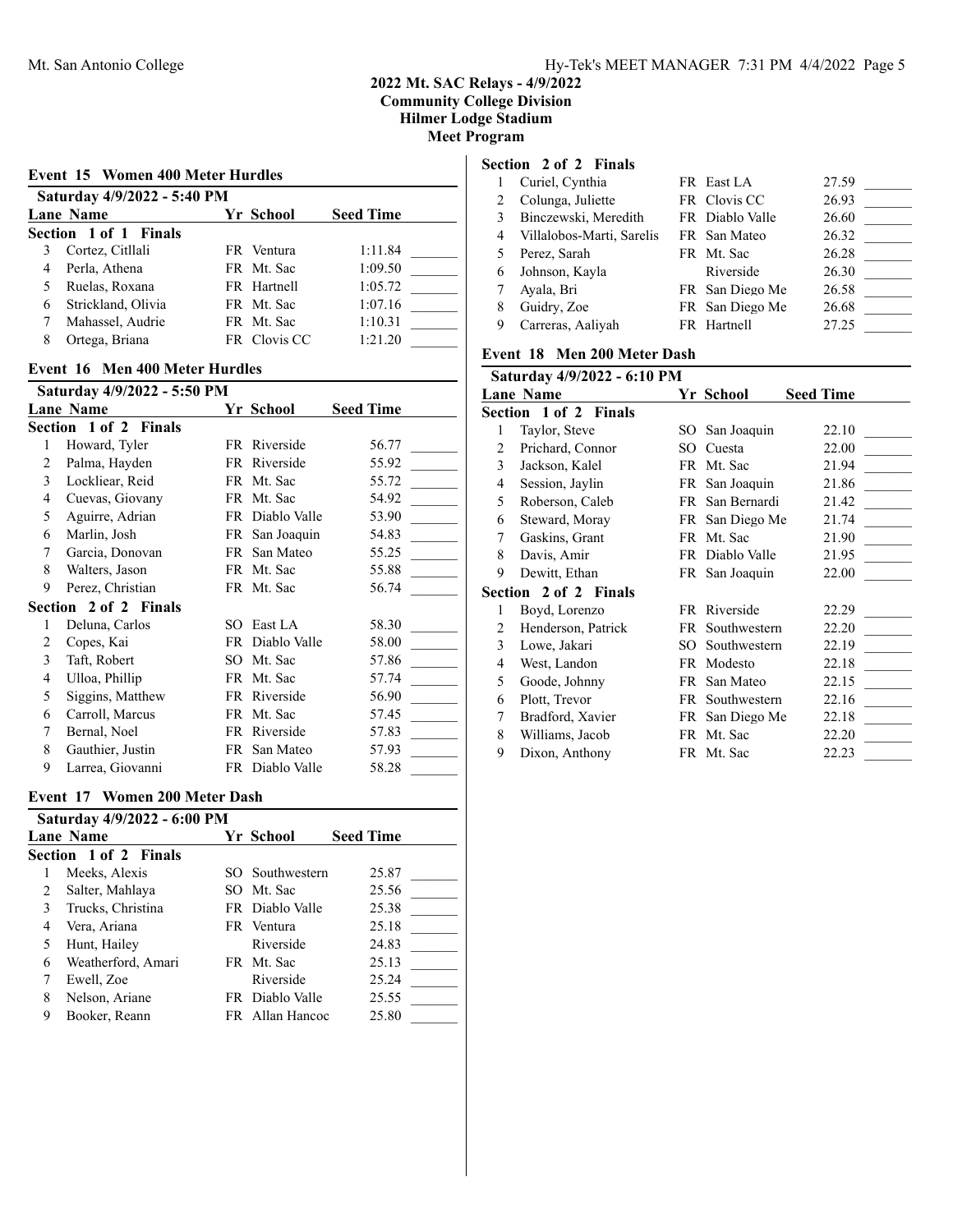|                                                                                  | Event 19 Women 5000 Meter Run |     |                 |          |  |  |
|----------------------------------------------------------------------------------|-------------------------------|-----|-----------------|----------|--|--|
| Saturday 4/9/2022 - 6:20 PM<br><b>Seed Time</b><br><b>Lane Name</b><br>Yr School |                               |     |                 |          |  |  |
|                                                                                  | <b>Section 1 of 1 Finals</b>  |     |                 |          |  |  |
| 1                                                                                | Torres, Isabelle              | SO. | Hartnell        | 17:49.02 |  |  |
| 2                                                                                | Pena, Kimberly                |     | FR Mt. Sac      | 18:01.75 |  |  |
| 3                                                                                | Camacho, Sofia                |     | FR Hartnell     | 18:17.08 |  |  |
| 4                                                                                | Zuniga, Yahaira               |     | FR San Diego Me | 18:17.39 |  |  |
| 5                                                                                | Voss, Julia                   | SО  | Cuesta          | 18:48.92 |  |  |
| 6                                                                                | Brown, Hannah                 |     | FR Mt. Sac      | 18:51.44 |  |  |
| 7                                                                                | Atkinson, Kaitlyn             |     | FR Mt. Sac      | 18:57.37 |  |  |
| 8                                                                                | Flores, Yesenia               | SO. | Mt. Sac         | 19:09.22 |  |  |
| 9                                                                                | Encinas, Sadie                | SO. | Mt. Sac         | 19:25.00 |  |  |
| 10                                                                               | Ochoa, Ashley                 |     | FR Hartnell     | 19:34.44 |  |  |
| 11                                                                               | Macias, Joanna                | FR. | Hartnell        | 19:37.82 |  |  |
| 12                                                                               | Russo, Soleil                 |     | Riverside       | 19:38.58 |  |  |
| 13                                                                               | Recinos, Jennifer             | FR  | Clovis CC       | 19:39.09 |  |  |
| 14                                                                               | Mora, Faith                   |     | FR Hartnell     | 19:41.37 |  |  |
| 15                                                                               | Salinas-Mojarro, Jessica      |     | FR Mt. Sac      | 19:49.46 |  |  |
| 16                                                                               | Zambrano, Evelyn              |     | FR Clovis CC    | 19:54.85 |  |  |
| 17                                                                               | Mora, Jazmin                  |     | FR Hartnell     | 19:55.93 |  |  |
| 18                                                                               | Prescott, Morgan              |     | FR Clovis CC    | 19:55.94 |  |  |
| 19                                                                               | Martinez, Shantal             |     | FR Hartnell     | 20:03.46 |  |  |

### **Event 20 Men 5000 Meter Run**

|    | Saturday 4/9/2022 - 6:40 PM |     |              |                  |  |  |
|----|-----------------------------|-----|--------------|------------------|--|--|
|    | <b>Lane Name</b>            |     | Yr School    | <b>Seed Time</b> |  |  |
|    | Section 1 of 1 Finals       |     |              |                  |  |  |
| 1  | Gensel, Isaac               | FR  | Hartnell     | 14:37.36         |  |  |
| 2  | Magana, Esteban             | FR  | San Diego Me | 14:45.14         |  |  |
| 3  | Kelly, Jonathan             | FR  | San Diego Me | 14:49.01         |  |  |
| 4  | Deniz, Esteban              | FR. | Hartnell     | 14:50.76         |  |  |
| 5  | Maciel, Frankie             | FR. | Hartnell     | 14:50.88         |  |  |
| 6  | Millan, David               | FR  | San Diego Me | 14:54.76         |  |  |
| 7  | Rosales, Juan               | FR  | San Diego Me | 14:56.84         |  |  |
| 8  | Provence, Devin             | FR  | San Diego Me | 15:05.86         |  |  |
| 9  | Villarreal, Jesus           | FR  | San Diego Me | 15:06.51         |  |  |
| 10 | Alsaidi, Abraham            | FR. | Modesto      | 15:07.77         |  |  |
| 11 | Varela, Franky              | FR  | San Diego Me | 15:08.10         |  |  |
| 12 | Schmid, Jyden               | FR  | San Diego Me | 15:11.84         |  |  |
| 13 | Reyes, Raen                 | FR  | Riverside    | 15:12.82         |  |  |
| 14 | Salt, Christian             | FR  | San Diego Me | 15:15.40         |  |  |
| 15 | Perez, Angel                | FR. | Mt. Sac      | 15:18.00         |  |  |
| 16 | Rush, David                 | FR. | Riverside    | 15:28.79         |  |  |
| 17 | Ramos, Abel                 |     | FR Riverside | 15:37.87         |  |  |
| 18 | Condit, Gavyn               |     | FR Riverside | 15:38.17         |  |  |

| Event 21 Women 4x400 Meter Relay |                                        |       |                                  |  |  |
|----------------------------------|----------------------------------------|-------|----------------------------------|--|--|
|                                  | Saturday 4/9/2022 - 7:00 PM            |       |                                  |  |  |
|                                  | Lane Team                              | Relay | <b>Seed Time</b>                 |  |  |
|                                  | Section<br>$1$ of $2$<br><b>Finals</b> |       |                                  |  |  |
| $\overline{c}$                   | San Diego Me                           | Α     | 4:21.31                          |  |  |
|                                  | 1) Ayala, Bri FR                       |       | 2) Guidry, Zoe FR                |  |  |
|                                  | 3) Fitzgerald, Emma FR                 |       | 4) Beckham, Raegan FR            |  |  |
| 3                                | San Mateo                              | А     | 4:18.47                          |  |  |
|                                  | 1) Demafeliz, Elizabeth FR             |       | 2) Contreras, Evelyn FR          |  |  |
|                                  | 3) Dorn, Shannen FR                    |       | 4) Villalobos-Marti, Sarelis FR  |  |  |
| 4                                | Hartnell                               | A     | 4:15.31                          |  |  |
|                                  | 1) Carreras, Aaliyah FR                |       | 2) Herrera, Karla FR             |  |  |
|                                  | 3) Ruelas, Roxana FR                   |       | 4) Camacho, Sofia FR             |  |  |
| 5                                | Diablo Valle                           | A     | 4:02.37                          |  |  |
|                                  | 1) Metodieva, Veronica FR              |       | 2) Nelson, Ariane FR             |  |  |
|                                  | 3) Binczewski, Meredith FR             |       | 4) Trucks, Christina FR          |  |  |
| 6                                | Mt. Sac                                | А     | 4:03.65                          |  |  |
|                                  | 1) Davis, Jamari FR                    |       | 2) Strong, Aalyah FR             |  |  |
|                                  | 3) Salter, Mahlaya SO                  |       | 4) Weatherford, Amari FR         |  |  |
| 7                                | Hartnell                               | В     | 4:15.31                          |  |  |
|                                  | 1) Macias, Marilyn FR                  |       | 2) Villegas, Andrea FR           |  |  |
|                                  | 3) Ochoa, Ashley FR                    |       | 4) Changco, Mariah FR            |  |  |
| 8                                | Cuesta                                 | A     | 4:18.94                          |  |  |
|                                  | 1) Shoemaker, Savannah FR              |       | 2) Zhu, Elen SO                  |  |  |
|                                  | 3) Esquivel, Dulce FR                  |       | 4) Frere, Adrienne FR            |  |  |
| 9                                | Clovis CC                              | A     | 4:27.41                          |  |  |
|                                  | 1) Colunga, Juliette FR                |       | 2) Burton, Ann FR                |  |  |
|                                  | 3) Douglas, Walker FR                  |       | 4) Lanham, Jessica FR            |  |  |
| Section                          | 2 of 2 Finals                          |       |                                  |  |  |
| 4                                | Southwestern                           | A     | 5:14.24                          |  |  |
|                                  | 1) Meeks, Alexis SO                    |       | 2) Meeks, Alyssa SO              |  |  |
|                                  | 3) Serrano, Elizabeth FR               |       | 4) Raymundo, Brenda FR           |  |  |
| 5                                | Pasadena                               | А     | 4:40.08                          |  |  |
|                                  | 1) Garcia, Joelyne FR                  |       | 2) Cuttriss, Sarah FR            |  |  |
| 6                                | 3) Comanescu, Ashley FR<br>East LA     |       | 4) Ludwig, Crystal FR<br>4:44.80 |  |  |
|                                  |                                        | А     |                                  |  |  |
|                                  | 1) Curiel, Cynthia FR                  |       | 2) Divecchio, Kiyoko FR          |  |  |
|                                  | 3) Divecchio, Sakura FR                |       | 4) Dyer, Elizabeth FR            |  |  |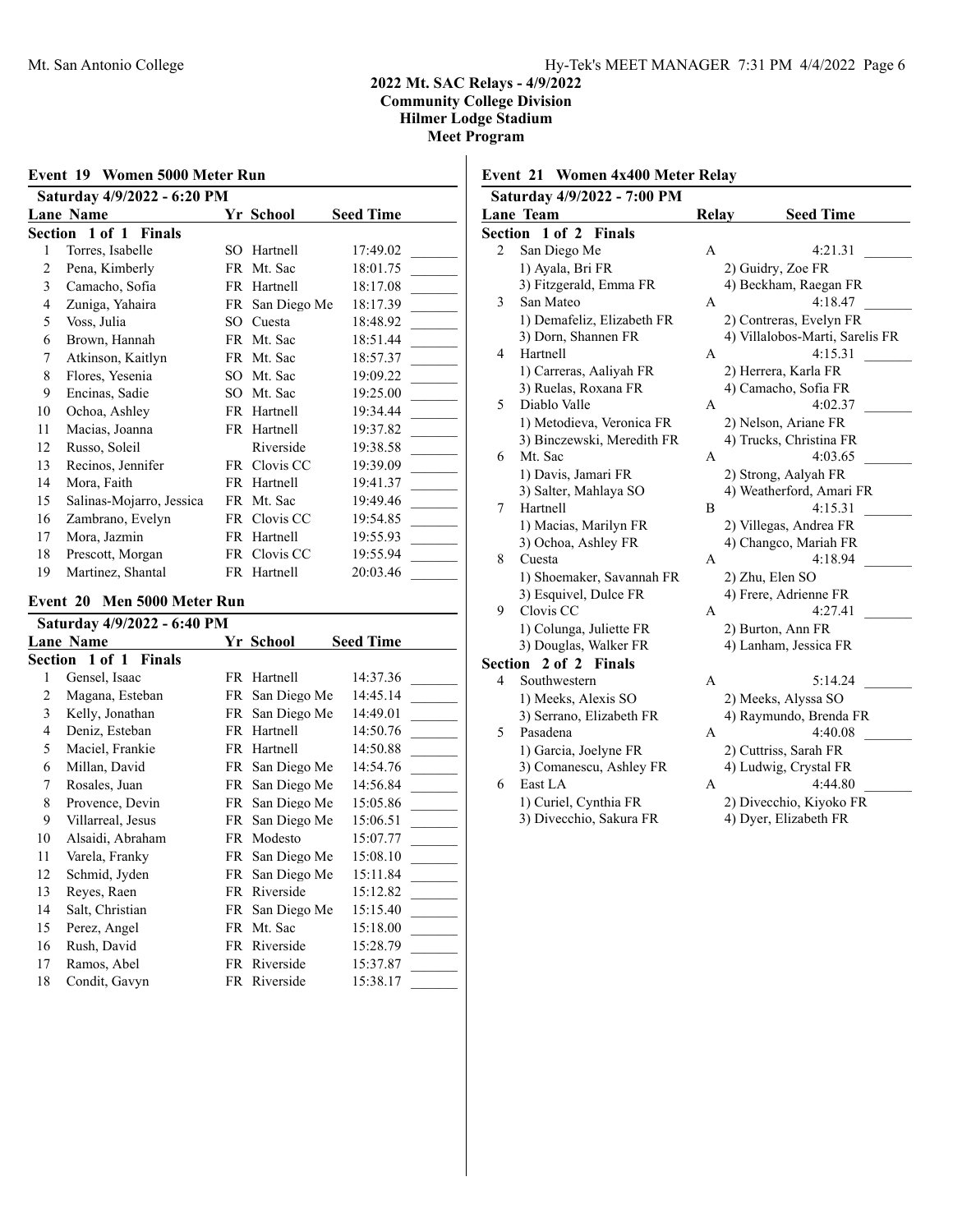### **Event 22 Men 4x400 Meter Relay Saturday 4/9/2022 - 7:10 PM Lane Team 6 Relay Seed Time Section 1 of 2 Finals** 1 East LA **A** 3:40.47 1) Ayala, Adrian FR 2) Deluna, Carlos SO 3) Lilien, Nathan FR 4) Zuniga, Gerardo FR 2 San Diego Me A 3:34.36 1) Bradford, Xavier FR 2) Steward, Moray FR 3) Pinto, Maximilian FR 4) Stearns, Jared FR 3 Southwestern A 3:30.02 1) Plott, Trevor FR 2) Quinley, Kellen FR 3) Lowe, Jakari SO 4) Henderson, Patrick FR 4 Diablo Valle A 3:17.34 1) Copes, Kai FR 2) Beaver, Tyler FR 3) Aguirre, Adrian FR 4) Godwin, Iyan FR 5 Mt. Sac A 3:15.55 1) Howard, Jaylend FR 2) Morinaga, Joshua FR 3) Uballe, Matthew FR 4) Hemphil, Namir FR 6 San Mateo A 3:19.81 1) Forsman, Evan FR 2) Garcia, Donovan FR 3) Kilbridge, Liam FR 4) Goode, Johnny FR 7 Hartnell A 3:31.28 1) Mandujano, Jesse FR 2) Ponce, Arturo SO 3) Martinez-Montoya, Felix FR 4) Duran, Ramon FR 8 Clovis CC A 3:36.07 1) Orth, Jared FR 2) Van Zant, Cameron FR 3) Singh, Harshdeep 0 4) Jennings, Adam FR 9 Pasadena A 3:38.36 1) Davis, Hunter SO 2) Dequina Bart, Michael FR 3) Smith, Asher SO 4) Karapetyan, Matthew FR **Section 2 of 2 Finals** 2 Hartnell C 3:31.28 1) Washington, Elijah FR 2) Sims, Zachary FR 3) Filorio, Thomas FR 4) Martinez, Eduardo FR 3 Pasadena B 3:38.36 1) Winn, Ronnie SO 2) Macali, Johnathan FR 3) Tolentin, Angel FR 4) Adalin, Roux FR 4 Diablo Valle B 3:17.34 1) Young, Alexander FR 2) Larrea, Giovanni FR 3) Boutaleb, Mohamed FR 4) Davis, Amir FR 5 Mt. Sac B 3:15.55 1) Martinez-Vasquez, John FR 2) Pfeiffer, Jonathan FR 3) Ocegueda, Elijah FR 4) Gonzalez, Jaime FR 6 Hartnell B 3:31.28 1) Martinez, Eduardo FR 2) Arroyo, Jonathan FR 3) Espinoza-Morado, Marco FR 4) Estrada, Isael FR 7 Mt. Sac C 3:15.55 1) Cuevas, Giovany FR 2) Lockliear, Reid FR

3) Walters, Jason FR 4) Taft, Robert SO

### **Event 101 Women Hammer Throw**

|               | Saturday 4/9/2022 - 1:00 PM |      |                  |                    |
|---------------|-----------------------------|------|------------------|--------------------|
| Pos           | <b>Name</b>                 |      | <b>Yr School</b> | <b>Seed Mark</b>   |
|               | Flight 1 of 1 Finals        |      |                  |                    |
|               | Hampton, Rebecca            |      | FR San Joaquin   | 29.84m             |
| $\mathcal{L}$ | Williams, Breana            |      | FR Diablo Valle  | 30.75m             |
| 3             | Lepes Sanchez, Lesly        |      | FR Mt. Sac       | 30.91 <sub>m</sub> |
| 4             | Palomino, Anessa            | FR - | Cuesta           | 31.34m             |
| 5             | Foster, Anabel              |      | FR San Diego Me  | 31.70m             |
| 6             | Gonzalez, Naomi             |      | FR San Joaquin   | 32.02m             |
| 7             | Lozano, Jamie               |      | FR Ventura       | 32.62m             |
| 8             | Delgado, Natalia            |      | SO Cuesta        | 38.42m             |
| 9             | Rosales, Alejandra          |      | Riverside        | 41.58m             |
| 10            | Strader, Katelyn            |      | FR Hartnell      | 41.59m             |
| 11            | Lepes Sanchez, Sahira       |      | FR Mt. Sac       | 42.63m             |
| 12            | Reimann, Isabella           |      | FR Hartnell      | 44.54m             |
|               |                             |      |                  |                    |

### **Event 102 Men Javelin Throw**

|     | Saturday 4/9/2022 - 1:00 PM |                 |                  |
|-----|-----------------------------|-----------------|------------------|
| Pos | <b>Name</b>                 | Yr School       | <b>Seed Mark</b> |
|     | Flight 1 of 1 Finals        |                 |                  |
|     | Orlando, Logan              | FR Riverside    | 41.90m           |
| 2   | Barajas, Irvin              | FR Riverside    | 42.37m           |
| 3   | Zamarripa, Chris            | FR San Diego Me | 43.89m           |
| 4   | Duran, Ramon                | FR Hartnell     | 44.16m           |
| 5   | Aaron, Demetre              | FR Diablo Valle | 45.06m           |
| 6   | Guillebeau, DeQuan          | FR Riverside    | 46.22m           |
| 7   | Stine III, Michael          | FR Mt. Sac      | 46.71m           |
| 8   | Greenwood, Milo             | FR San Mateo    | 47.30m           |
| 9   | Kadlec, Jasper              | FR San Diego Me | 48.00m           |
| 10  | Laughlin, Liam              | FR San Mateo    | 53.00m           |
| 11  | Mannino, Matthew            | FR Mt. Sac      | 53.23m           |
| 12  | Wood, Kyle                  | FR San Diego Me | 56.77m           |
|     |                             |                 |                  |

### **Event 103 Men Hammer Throw**

| <b>Name</b>          |                             | <b>Seed Mark</b>                                                                                                                                                                       |
|----------------------|-----------------------------|----------------------------------------------------------------------------------------------------------------------------------------------------------------------------------------|
| Flight 1 of 1 Finals |                             |                                                                                                                                                                                        |
| Atarius, Johnny      |                             | 37.13m                                                                                                                                                                                 |
| Valadez, Isaac       |                             | 38.47m                                                                                                                                                                                 |
| Pereira, Frank       |                             | 38.59m                                                                                                                                                                                 |
| Dorado, Orlando      |                             | 38.89m                                                                                                                                                                                 |
| Ruiz, Andres         |                             | 39.42m                                                                                                                                                                                 |
| Martinez, Edgar      |                             | 39.47m                                                                                                                                                                                 |
| Mannino, Matthew     |                             | 40.25m                                                                                                                                                                                 |
| Gallardo, Manuel     | Hartnell                    | 41.81m                                                                                                                                                                                 |
| Leyva, Juan          | San Diego Me                | 44.95m                                                                                                                                                                                 |
| Aluesi, Donal        |                             | 48.44m                                                                                                                                                                                 |
| Hamasaki, Guy        |                             | 49.40m                                                                                                                                                                                 |
| Headley, Ashton      |                             | 51.48m                                                                                                                                                                                 |
|                      | Saturday 4/9/2022 - 2:00 PM | Yr School<br>FR San Diego Me<br>FR Riverside<br>FR Modesto<br>FR Hartnell<br>FR Hartnell<br>FR Hartnell<br>FR Mt. Sac<br>SO.<br>SO -<br>FR Riverside<br>FR Diablo Valle<br>FR Hartnell |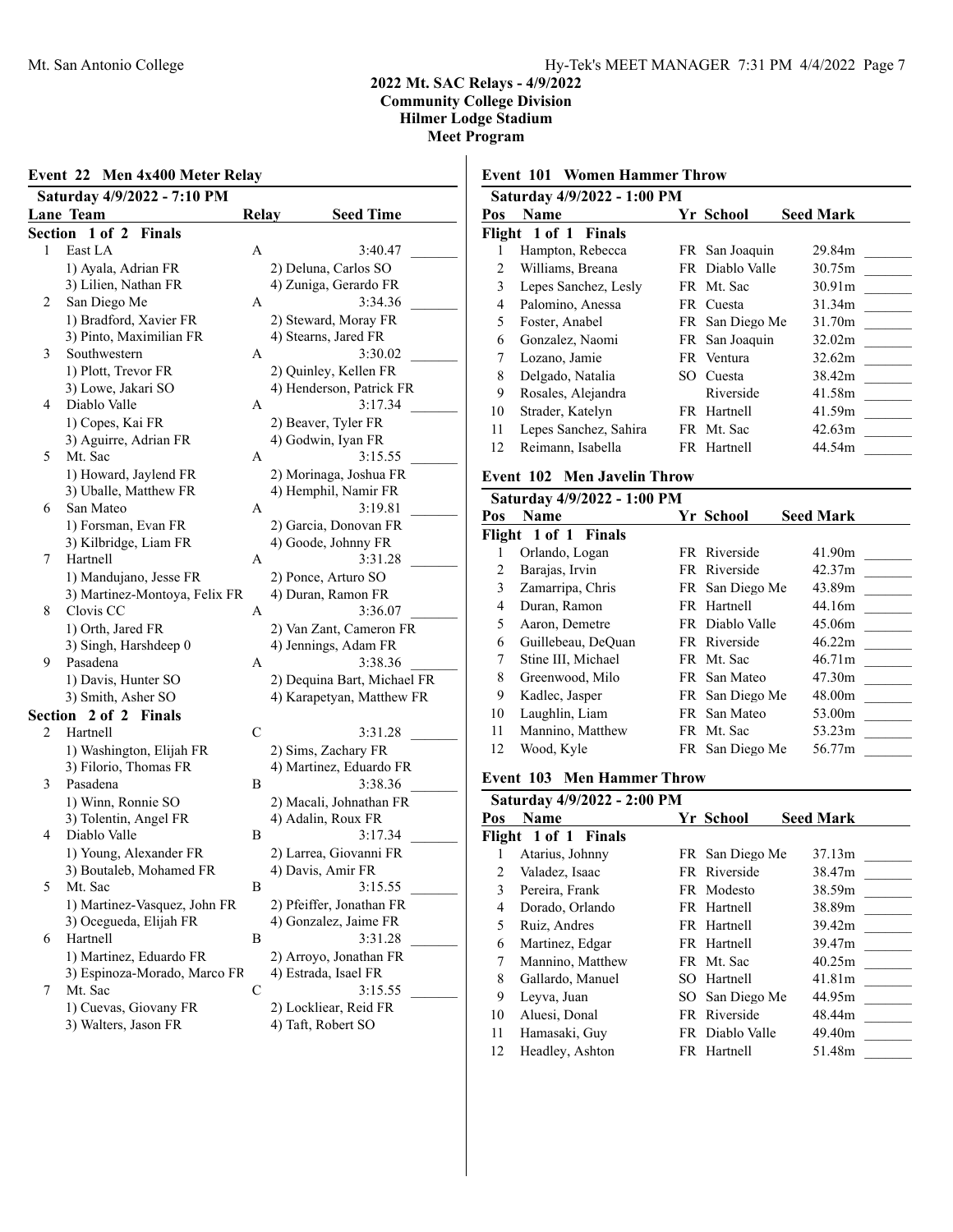| <b>Event 104 Women Javelin Throw</b> |                             |      |                |                  |
|--------------------------------------|-----------------------------|------|----------------|------------------|
|                                      | Saturday 4/9/2022 - 2:00 PM |      |                |                  |
| Pos                                  | Name                        |      | Yr School      | <b>Seed Mark</b> |
|                                      | Flight 1 of 1 Finals        |      |                |                  |
|                                      | James, Amara                |      | FR Hartnell    | 22.38m           |
| 2                                    | Ludwig, Crystal             |      | FR Pasadena    | 23.64m           |
| 3                                    | Sanchez, Michelle           |      | FR Ventura     | 24.11m           |
| 4                                    | Mankins, Lorraine           |      | FR Hartnell    | 25.63m           |
| 5                                    | Tabernilla, Clodine         |      | FR Hartnell    | 27.74m           |
| 6                                    | Strickland, Olivia          |      | FR Mt. Sac     | 28.42m           |
| 7                                    | Howell, MaKaylie            |      | FR Cuesta      | 29.90m           |
| 8                                    | Guidry, Zoe                 | FR   | San Diego Me   | 30.35m           |
| 9                                    | Shoemaker, Savannah         | FR - | Cuesta         | 30.88m           |
| 10                                   | Surnip, Miekayla            | FR   | San Joaquin    | 32.23m           |
| 11                                   | Hampton, Rebecca            |      | FR San Joaquin | 32.76m           |
| 12                                   | Estrada, Kaela              | FR   | San Diego Me   | 36.86m           |
|                                      |                             |      |                |                  |

## **Event 105 Women Pole Vault**

|     | Saturday 4/9/2022 - 2:30 PM |                 |                   |  |
|-----|-----------------------------|-----------------|-------------------|--|
| Pos | <b>Name</b>                 | Yr School       | <b>Seed Mark</b>  |  |
|     | Flight 1 of 1 Finals        |                 |                   |  |
|     | Fiori, Ruby                 | FR Cuesta       | NH                |  |
|     | James, Amara                | FR Hartnell     | 2.25m             |  |
| 3   | McLaughlin, Autumn          | FR San Joaquin  | 2.85m             |  |
| 4   | Rogers, Vanessa             | FR San Diego Me | 2.90 <sub>m</sub> |  |
| 5   | Quimby, Hannah              | FR Cuesta       | 2.90 <sub>m</sub> |  |
| 6   | Berge, Faythe               | FR Mt. Sac      | 3.10 <sub>m</sub> |  |
| 7   | Mankins, Lorraine           | FR Hartnell     | 3.15m             |  |
| 8   | Perez, Sophia               | FR Mt. Sac      | 3.38m             |  |
| 9   | Zhu, Elen                   | SO Cuesta       | 3.45m             |  |
| 10  | Swenson, Kaitlyn            | FR Mt. Sac      | 3.60 <sub>m</sub> |  |
| 11  | Rauch, Madison              | FR San Diego Me | 3.67m             |  |
|     |                             |                 |                   |  |

### **Event 106 Men Pole Vault**

|     | Saturday 4/9/2022 - 2:30 PM |                 |                   |
|-----|-----------------------------|-----------------|-------------------|
| Pos | <b>Name</b>                 | Yr School       | <b>Seed Mark</b>  |
|     | Flight 1 of 1 Finals        |                 |                   |
|     | Sheridan, Anthony           | FR San Mateo    | 4.05m             |
| 2   | Brooks, Joey                | FR San Diego Me | 4.16m             |
| 3   | Piechota, Sam               | FR Mt. Sac      | 4.20 <sub>m</sub> |
| 4   | Dodge, Dean                 | FR Cuesta       | 4.20 <sub>m</sub> |
| 5   | Trujillo, Ricardo           | FR Mt. Sac      | 4.20m             |
| 6   | Orlando, Collin             | FR Riverside    | 4.31 <sub>m</sub> |
| 7   | Myslinski, Janek            | FR San Diego Me | 4.45m             |
| 8   | Lopez, Ryan                 | SO Mt. Sac      | 4.46m             |
| 9   | Cuevas, Adonis              | SO San Joaquin  | 4.55m             |
| 10  | Beasley, Jered              | FR Mt. Sac      | 4.76m             |
| 11  | Oury, Calvin                | SO Mt. Sac      | 4.80 <sub>m</sub> |
| 12  | Amata, Ethan                | FR Mt. Sac      | 4.90m             |
|     |                             |                 |                   |

# **Event 107 Women Long Jump**

| <b>Name</b>          |                             | <b>Seed Mark</b>                                                                                                                                                               |
|----------------------|-----------------------------|--------------------------------------------------------------------------------------------------------------------------------------------------------------------------------|
| Flight 1 of 1 Finals |                             |                                                                                                                                                                                |
| Mankins, Lorraine    |                             | 4.78m                                                                                                                                                                          |
| Surnip, Miekayla     |                             | 4.79 <sub>m</sub>                                                                                                                                                              |
| Tucker, Kyelyn       | Riverside                   | 4.93m                                                                                                                                                                          |
| Yim, Chanmonie       |                             | 4.99 <sub>m</sub>                                                                                                                                                              |
| De La Cruz, Erielle  |                             | 4.99 <sub>m</sub>                                                                                                                                                              |
| Bedolla, Trinai      | Riverside                   | 5.00 <sub>m</sub>                                                                                                                                                              |
| Mayweather, Aniya    |                             | 5.01 <sub>m</sub>                                                                                                                                                              |
| Metodieva, Veronica  |                             | 5.08m                                                                                                                                                                          |
| Contreras, Evelyn    |                             | 5.14m                                                                                                                                                                          |
| Shaw, Amanda         |                             | 5.27m                                                                                                                                                                          |
| Bush, Ahnyx          |                             | 5.28m                                                                                                                                                                          |
| Browne, Sierra       |                             | 5.30m                                                                                                                                                                          |
|                      | Saturday 4/9/2022 - 3:00 PM | Yr School<br>FR Hartnell<br>FR San Joaquin<br>FR San Joaquin<br>FR San Joaquin<br>FR Mt. Sac<br>FR Diablo Valle<br>FR San Mateo<br>FR Southwestern<br>FR Mt. Sac<br>SO Mt. Sac |

# **Event 108 Men Long Jump**

|     | Saturday 4/9/2022 - 3:00 PM |      |                 |                   |
|-----|-----------------------------|------|-----------------|-------------------|
| Pos | <b>Name</b>                 |      | Yr School       | <b>Seed Mark</b>  |
|     | Flight 1 of 1 Finals        |      |                 |                   |
|     | Lowe, Jakari                | SO.  | Southwestern    | 6.57m             |
| 2   | Mitchell, Isaiah            | SO.  | Mt. Sac         | 6.61 <sub>m</sub> |
| 3   | Massie, Myles               |      | FR Mt. Sac      | 6.77m             |
| 4   | Larrea, Giovanni            |      | FR Diablo Valle | 6.89 <sub>m</sub> |
| 5   | Gales, Ezra                 |      | FR Mt. Sac      | 6.96m             |
| 6   | Scott, Zion                 | FR - | Southwestern    | 6.98m             |
| 7   | Monroe, Marcus              |      | FR Mt. Sac      | 6.99 <sub>m</sub> |
| 8   | Hart, Darius                |      | FR San Joaquin  | 7.00 <sub>m</sub> |
| 9   | Guillebeau, DeQuan          |      | FR Riverside    | 7.08m             |
| 10  | Carter, Myles               |      | FR Mt. Sac      | 7.11m             |
| 11  | Hill, Darius                |      | FR Riverside    | 7.56m             |
| 12  | James, Novye                |      | FR Riverside    | 7.68m             |

# **Event 109 Women High Jump**

| Saturday 4/9/2022 - 3:00 PM |     |           |                                                                                                                                                                     |  |  |  |
|-----------------------------|-----|-----------|---------------------------------------------------------------------------------------------------------------------------------------------------------------------|--|--|--|
| Name                        |     |           | <b>Seed Mark</b>                                                                                                                                                    |  |  |  |
| Flight 1 of 1 Finals        |     |           |                                                                                                                                                                     |  |  |  |
| Winters, Hannah             |     |           | 1.35m                                                                                                                                                               |  |  |  |
| Rosales-Rivera, Mercedes    |     |           | 1.40m                                                                                                                                                               |  |  |  |
| Overton, Charly             |     |           | 1.40 <sub>m</sub>                                                                                                                                                   |  |  |  |
| Fiori, Ruby                 |     |           | 1.42m                                                                                                                                                               |  |  |  |
| Cason, Anissa               |     |           | 1.45m                                                                                                                                                               |  |  |  |
| De La Cruz, Erielle         |     |           | 1.45m                                                                                                                                                               |  |  |  |
| Browne, Sierra              |     |           | 1.50 <sub>m</sub>                                                                                                                                                   |  |  |  |
| Hollinger, Bay              |     |           | 1.50m                                                                                                                                                               |  |  |  |
| Mora, Layah                 |     | Riverside | 1.55m                                                                                                                                                               |  |  |  |
| Quimby, Hannah              |     |           | 1.55m                                                                                                                                                               |  |  |  |
| Kessler, Eva                | SO. | Cuesta    | 1.60 <sub>m</sub>                                                                                                                                                   |  |  |  |
| Mendoza, Aaliyah            |     |           | 1.65m                                                                                                                                                               |  |  |  |
|                             |     |           | Yr School<br>FR San Diego Me<br>FR Hartnell<br>FR San Diego Me<br>FR Cuesta<br>FR Ventura<br>FR San Joaquin<br>SO Mt. Sac<br>FR Pasadena<br>FR Cuesta<br>FR Mt. Sac |  |  |  |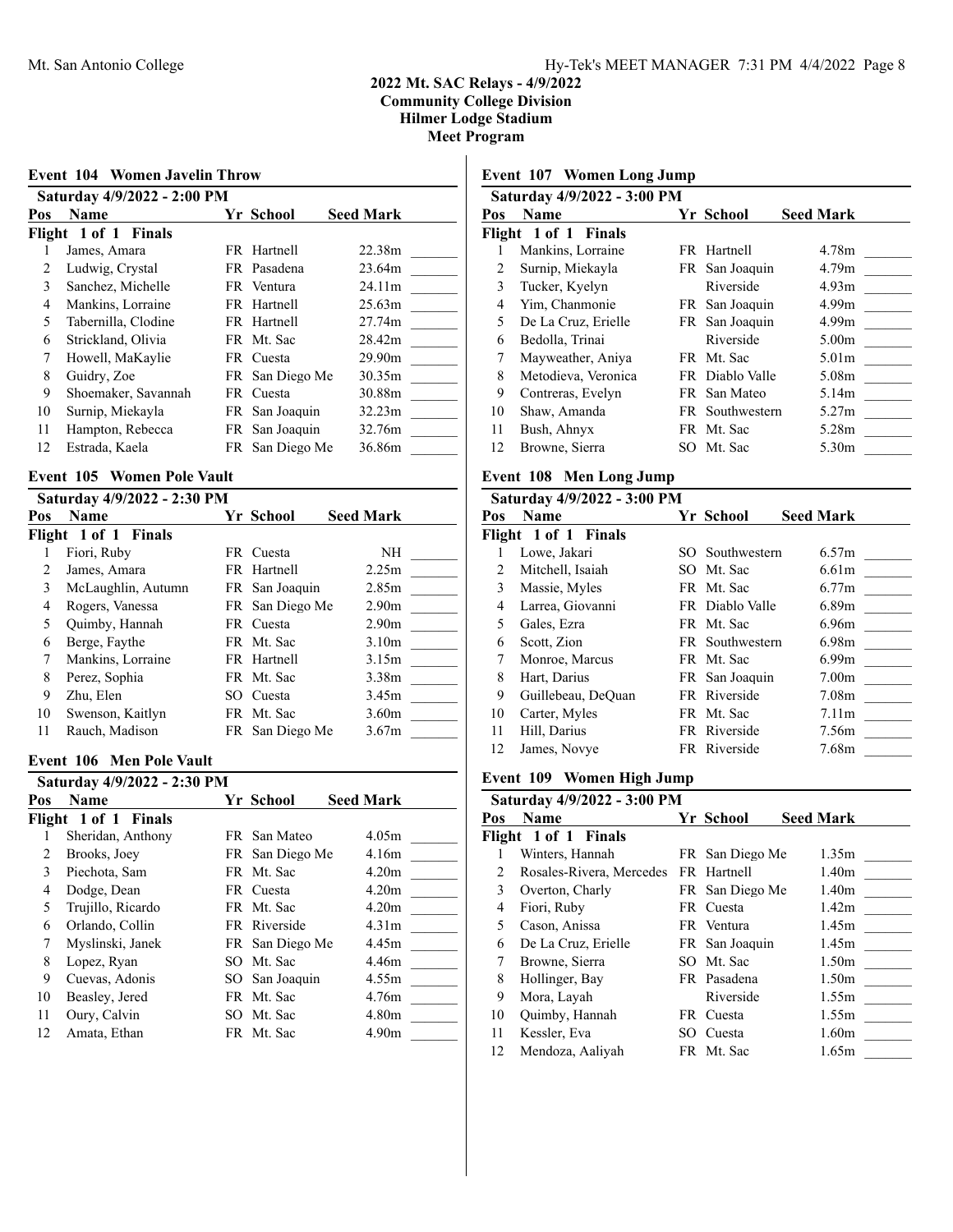# **Event 110 Men High Jump Saturday 4/9/2022 - 3:00 PM Pos Name Seed Mark Yr School Seed Mark Flight 1 of 1 Finals** 1 Peron, LeRaun FR Pasadena 1.47m 2 Zamarripa, Chris FR San Diego Me 1.67m 3 Vasquez, Reno FR Riverside 1.70m 4 Yushchenko, Alex FR Diablo Valle 1.70m 5 Washington, Elijah FR Hartnell 1.75m 6 Wood, Kyle FR San Diego Me 1.75m 7 Carrillo, Izahias FR Hartnell 1.75m 8 Hart, Darius FR San Joaquin 1.88m 9 Podraza, Jackson FR San Diego Me 1.95m 10 Castin, Max SO Mt. Sac 1.95m 11 Hill, Darius FR Riverside 2.06m 12 Gelpi, Marcus FR Diablo Valle 2.15m

### **Event 111 Men Shot Put**

|     | Saturday 4/9/2022 - 3:30 PM |                 |                  |
|-----|-----------------------------|-----------------|------------------|
| Pos | <b>Name</b>                 | Yr School       | <b>Seed Mark</b> |
|     | Flight 1 of 1 Finals        |                 |                  |
|     | Giovannoni, Enrico          | FR Diablo Valle | 12.26m           |
|     | Kadlec, Jasper              | FR San Diego Me | 12.66m           |
| 3   | Webb, Tristen               | FR Mt. Sac      | 12.67m           |
| 4   | Nwineh, David               | FR Riverside    | 12.70m           |
| 5   | Connelly, Tylor             | FR Mt. Sac      | 12.72m           |
| 6   | Katches, Gabriel            | SO Cuesta       | 13.52m           |
|     | Rennie, Alan                | FR Riverside    | 13.61m           |
| 8   | Purvis, Cody                | FR San Diego Me | 14.05m           |
| 9   | Headley, Ashton             | FR Hartnell     | 14.48m           |
| 10  | Laughlin, Liam              | FR San Mateo    | 14.96m           |
| 11  | Salazar, Cesar              | FR San Diego Me | 15.17m           |
| 12  | Aluesi, Donal               | FR Riverside    | 15.63m           |

### **Event 112 Women Shot Put**

|                          | Saturday 4/9/2022 - 3:30 PM |     |                 |                    |  |
|--------------------------|-----------------------------|-----|-----------------|--------------------|--|
| Pos                      | <b>Name</b>                 |     | Yr School       | <b>Seed Mark</b>   |  |
|                          | Flight 1 of 1 Finals        |     |                 |                    |  |
|                          | Lozano, Jamie               |     | FR Ventura      | 9.41 <sub>m</sub>  |  |
| 2                        | Sanchez, Michelle           |     | FR Ventura      | 9.48m              |  |
| 3                        | Yanez, Catalina             |     | FR San Diego Me | 9.59m              |  |
| 4                        | Williams, Breana            |     | FR Diablo Valle | 9.61m              |  |
| $\overline{\phantom{0}}$ | Foster, Anabel              |     | FR San Diego Me | 10.03 <sub>m</sub> |  |
| 6                        | Ghazanchian, Elizabeth      |     | SO Pasadena     | 10.10 <sub>m</sub> |  |
| 7                        | Gonzalez, Naomi             |     | FR San Joaquin  | 10.28m             |  |
| 8                        | Reimann, Isabella           |     | FR Hartnell     | 10.60m             |  |
| 9                        | Delgado, Natalia            | SO. | Cuesta          | 11.16m             |  |
| 10                       | Lepes Sanchez, Sahira       |     | FR Mt. Sac      | 11.18m             |  |
| 11                       | Howell, MaKaylie            | FR  | Cuesta          | 11.51m             |  |
| 12                       | Rosales, Alejandra          |     | Riverside       | 13.03m             |  |
|                          |                             |     |                 |                    |  |

# **Event 113 Women Discus Throw**

|     | Saturday 4/9/2022 - 4:30 PM |    |                 |                  |
|-----|-----------------------------|----|-----------------|------------------|
| Pos | Name                        |    | Yr School       | <b>Seed Mark</b> |
|     | Flight 1 of 1 Finals        |    |                 |                  |
|     | Smith, Aaliyah              |    | FR Mt. Sac      | 32.12m           |
| 2   | Williams, Breana            |    | FR Diablo Valle | 33.33m           |
| 3   | Strader, Katelyn            |    | FR Hartnell     | 34.26m           |
| 4   | Gonzalez, Naomi             |    | FR San Joaquin  | 34.33m           |
| 5   | Lepes Sanchez, Sahira       |    | FR Mt. Sac      | 34.39m           |
| 6   | Hampton, Rebecca            |    | FR San Joaquin  | 34.84m           |
| 7   | Sanchez, Michelle           |    | FR Ventura      | 34.98m           |
| 8   | Ghazanchian, Elizabeth      |    | SO Pasadena     | 35.55m           |
| 9   | Reimann, Isabella           |    | FR Hartnell     | 35.88m           |
| 10  | Estrada, Kaela              | FR | San Diego Me    | 36.58m           |
| 11  | Howell, MaKaylie            | FR | Cuesta          | 38.78m           |
| 12  | Rosales, Alejandra          |    | Riverside       | 42.28m           |

### **Event 114 Women Triple Jump**

| Saturday 4/9/2022 - 4:30 PM |                          |    |                 |                   |  |
|-----------------------------|--------------------------|----|-----------------|-------------------|--|
| Pos                         | <b>Name</b>              |    | Yr School       | <b>Seed Mark</b>  |  |
|                             | Flight 1 of 1 Finals     |    |                 |                   |  |
|                             | Contreras, Evelyn        |    | FR San Mateo    | ND.               |  |
| $\mathcal{L}$               | Rosales-Rivera, Mercedes |    | FR Hartnell     | 9.27m             |  |
| 3                           | Winters, Hannah          |    | FR San Diego Me | 9.45m             |  |
| 4                           | Fiori, Ruby              | FR | Cuesta          | 9.50m             |  |
| 5                           | Tucker, Kyelyn           |    | Riverside       | 9.69 <sub>m</sub> |  |
| 6                           | Henry, Taylyn            |    | Riverside       | 9.93 <sub>m</sub> |  |
| 7                           | Overton, Charly          |    | FR San Diego Me | 10.35m            |  |
| 8                           | De La Cruz, Erielle      |    | FR San Joaquin  | 10.58m            |  |
| 9                           | Mayweather, Aniya        |    | FR Mt. Sac      | 10.73m            |  |
| 10                          | Mankins, Lorraine        |    | FR Hartnell     | 10.77m            |  |
| 11                          | Shaw, Amanda             |    | FR Southwestern | 11.23m            |  |
| 12                          | Bush, Ahnyx              |    | FR Mt. Sac      | 11.55m            |  |

## **Event 115 Men Triple Jump**

|               | Saturday 4/9/2022 - 4:30 PM |     |                 |                  |
|---------------|-----------------------------|-----|-----------------|------------------|
| Pos           | <b>Name</b>                 |     | Yr School       | <b>Seed Mark</b> |
|               | Flight 1 of 1 Finals        |     |                 |                  |
|               | Lilien, Nathan              |     | FR East LA      | 11.03m           |
| $\mathcal{L}$ | Sims, Zachary               |     | FR Hartnell     | 12.65m           |
| 3             | Scott, Zion                 |     | FR Southwestern | 13.00m           |
| 4             | Smith, Jordan               |     | FR Allan Hancoc | 13.20m           |
| 5             | Rodgers, Jaedon             |     | SO Ventura      | 13.26m           |
| 6             | Piggee, Chaleiyb            |     | FR San Joaquin  | 13.56m           |
| 7             | Aaron, Demetre              |     | FR Diablo Valle | 13.61m           |
| 8             | Lowe, Jakari                | SO. | Southwestern    | 13.83m           |
| 9             | Mitchell, Isaiah            |     | SO Mt. Sac      | 13.91m           |
| 10            | Haynes, Garren              |     | FR Mt. Sac      | 14.17m           |
| 11            | Carter, Myles               |     | FR Mt. Sac      | 14.82m           |
| 12            | James, Novye                |     | FR Riverside    | 15.42m           |